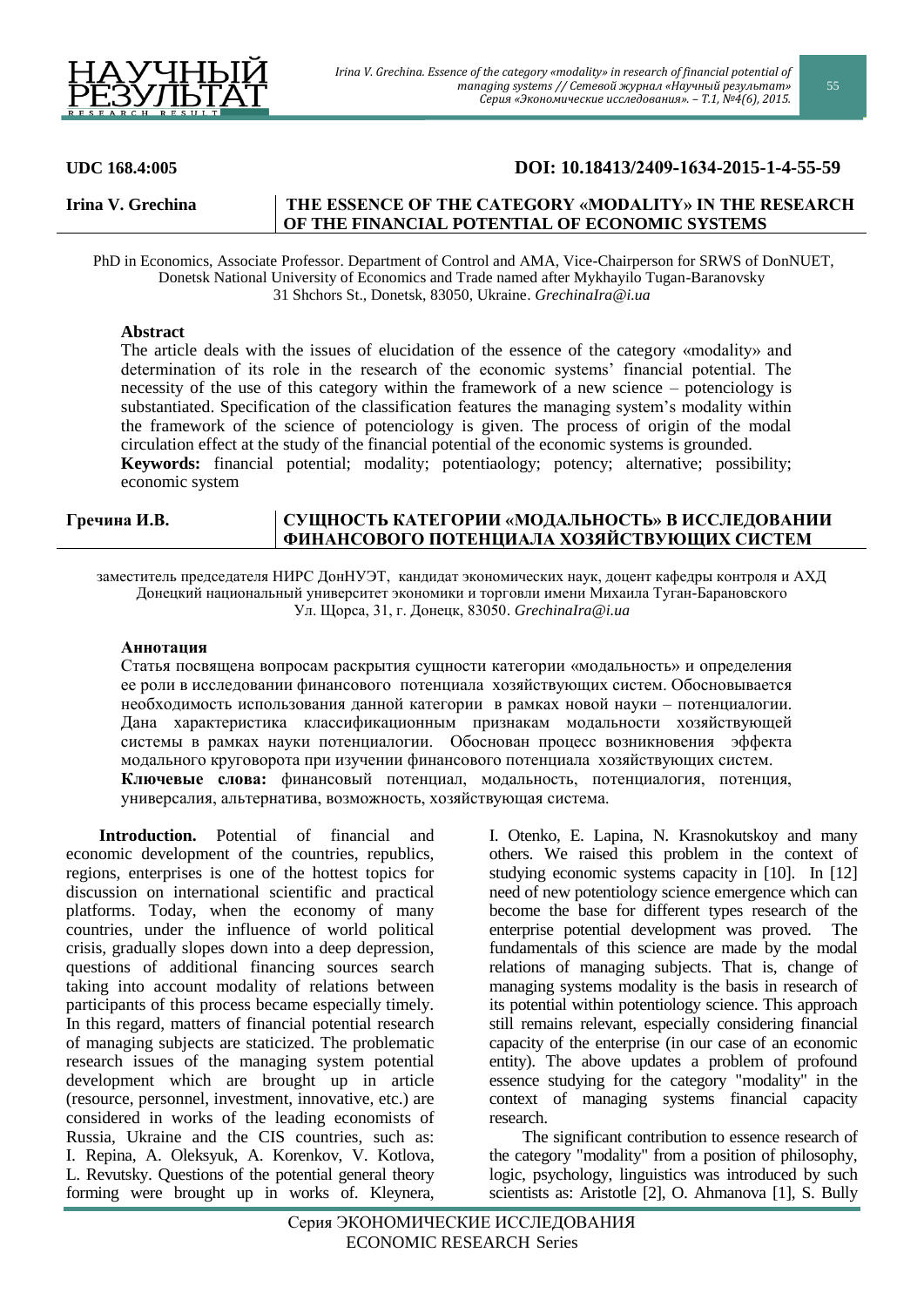

[3], V. Vinogradov [13], Y. Gadzhevskaya [7], V. Gorpynich [9], M. Epstein [5], etc. At the same time, questions of essence disclosure of the category "modality" within potentiology science in researching financial capacity of the managing systems remain insufficiently studied.

The objective of this research consists in systematization and synthesis of theoretical ideas on the category "modality" essence in researching manning systems financial capacity. The logic of reasonings resulted in need of the following tasks solution: to carry out theoretical analysis of the category "modality" essence and to develop its author's definition; to estimate degree of the category "modality" use problem solution in researching financial capacity of manning systems; to define unresolved problems and to plan prospects of their realization in the future.

The category "modality" allows to consider multiple, "indistinct" modes of life and judgment: possible and impossible, necessary and casual, all of it cannot be reduced to judgments of truth and lie or to the description of facts, examples, certificates [10, p. 27]. Information provided in [4, 5, 8-14] allows to draw a conclusion that the essence of category "modality" is beyond philosophy and has continuation in psychology, logic, linguistics, etc. In economic sciences this category practically does not find the application so far, despite [5]. Addressing history of economic thought development, we will note that Aristotle in [3] allocated three modal concepts: need, opportunity and reality. A. Ahmanova defines modality as the relation of the statement essence towards reality and assessment of this relation by the one who speaks [4]. Similar definition of this category we see in works of V. Vinogradov, Y. Gadzhevskoy and V. Gorpynich in [5, 7, 13]; they claim that modal value expresses the subject's attitude towards reality. S. Bully for the first time regarded modality as on object of the linguistic description [3]. Within studying this problem the most attractive work belongs to M. Epstein who generalizes approaches to modalities definition in different spheres of humanitarian thinking and builds the theory of the possible, leaning on the main modalities of life: reality, possible and necessary. As the most powerful is allocated by a "possible" modality [3].

That is, if we speak about the financial capacity of manning systems from a modality position, extent of its realization can be necessary, possible and real, or valid and necessary in approach [15].

According to [14] modality is a set of relations and actions logically described with a predicate "can" inclusion. Any conjunction "can be" with predicates and a negative particle "no" does not allow to characterize variety of known modalities and their ratio.

In Webster's dictionary modality is a "qualification of logical judgments according to which they differ as the claiming or disputable opportunity, impossibility, accident or need of the contents" [5]. This definition is tautological as it contains logical circulation as the possible and the necessary are often treated as modality.

M.N. Epstein in [5] provides own his definition: "modality" is defined as: (1) such means of judgment which (2) are characterized by predicate "can", or in connections with predicates "to be" (3) in an independent form and "no", (4) can be expressed both as positive, and as negative (with particle "not"). In other words, the code on which all variety of modal messages is built, consists from: "can", "be", "no" and "not".

The above allowed to come up with the author's definition of the category "modality" as means of the subject judgment (the owner, the management, the independent expert, the analyst, the auditor, etc.) about necessary, real or possible realization extent of managing system financial capacity.

**Results and Discussion.** Considering the fact that the managing system functions on the basis of environmental science laws as it was already proved in the previous researches [12], the following, more profound definition of this category is also possible.

The modality of manning systems is means of judgment of the subject (the owner, the management, the independent expert, the analyst, the auditor, etc.) about action quality of environmental science laws (general, interacting processes and functional) in the course of its possible potential development research.

In other words, change of the managing system modality will give the answer about the necessary, real or possible potential of its development. In this case there is one more problem, namely interrelation between judgments of the subject and condition of research object. This interrelation belongs to category of modality and is defined in so-called modal judgments [4]. Modal judgments not simply object to something or approve it, they provide an assessment of the managing system objects condition and estimate its interrelation with environment. That is, it is possible to say about the managing system that it has a certain property (modal judgment). So, it is possible to say about modality of the managing system financial capacity that its state is currently: necessary, real or possible. In this case we receive modal judgments of different types subjects due to so-called modal operators. The concept "modal operators" belongs to modal logic in which there are such sections: epistemology, deontic logic, logic of action, logician of decision-making, logician of the decision rejection, logician of granting advantage and so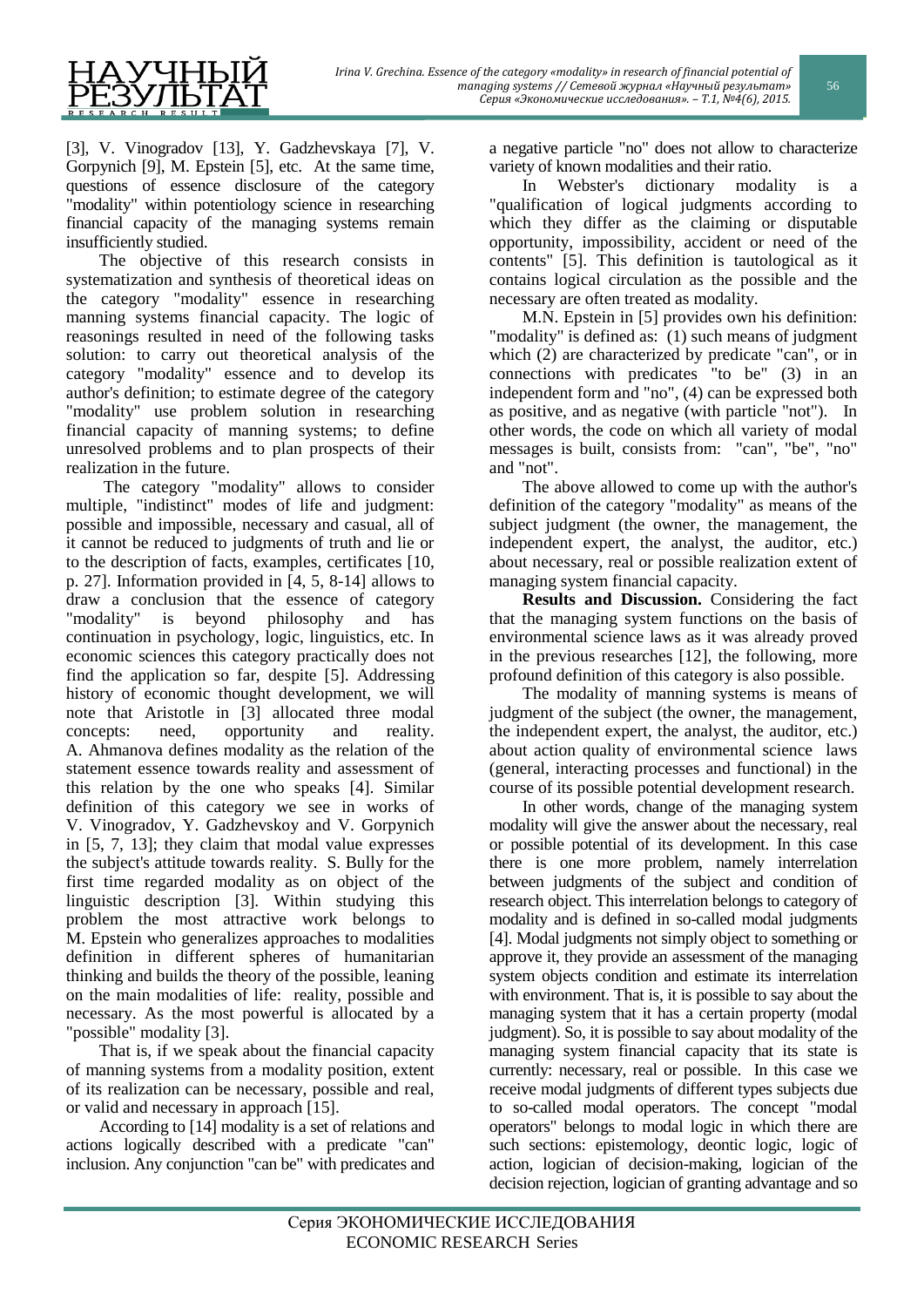forth. – in each of those there are modalities. This fact shows that modality has classification. On classification of modalities see works of O. D. Getmanova [8, p.  $65 - 83$ ] where the following are allocated: logical; ontologic; epistemological; deontic; axiological and temporary types of modalities. As the author notes, each group of modalities includes three basic modal concepts: necessary, casual and impossible. The second is called the weak characteristic, the first and third, respectively, strong positive and strong negative characteristics. Sometimes as addition the fourth modal concept of possible which can be used for definition of association strong positive and neutral is entered.

More capaciously modality of the managing system is possible to consider through a prism of the classification signs discovered by M.N. Epstein in philosophy of the possible. Its classification considers all structural compound of the modality code: "can", "be", "no" and "not".

The author "claims the concept "can" to be the general element of such modal categories as: possible, necessary and casual (ontologic modalities) and assumption, confidence and doubt (epistemological modalities)" [6].

Being guided by the intrinsic content of the offered category "modality" definition the managing system were distinguished by us from ontologic modalities: necessary, real or possible extent of financial potential realization, and partially epistemological modalities were allocated funds of subject judgment. Such approach allowed to modify classification signs of modalities with emphasis on financial capacity of the managing systems (fig. 1).

So, the consecutive combination of modal categories from all possible predicate connections of "can", "be", "no" and "not" allow:

1) to define specific property of the managing system modality in quite capacious and at the same time restrictive terms;

2) to correlate all modal categories of the managing system by the minimum divergences principle;

3) to accurately outline a circle of the managing system modalities.

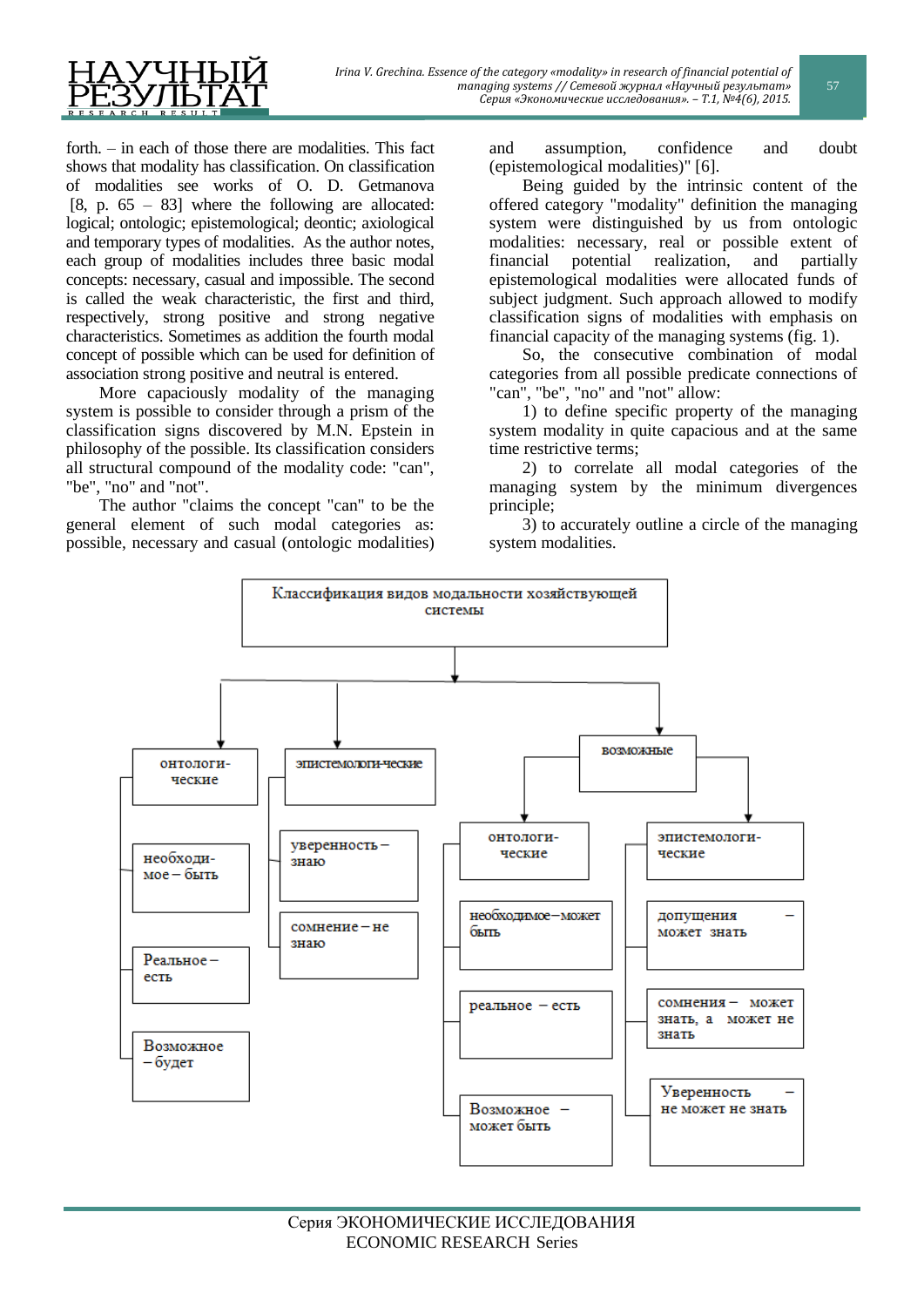

| Under Fig:                                           |                         |                      |                                            |
|------------------------------------------------------|-------------------------|----------------------|--------------------------------------------|
| Classification of the managing system modality types |                         |                      |                                            |
| ontological                                          | epistemological         | possible             |                                            |
| Necessary - "to be"                                  | Sureness - "I know"     | ontological          | epistemological                            |
| Real - " $is$ "                                      | Doubt - "I do not know" | Necessary - "can be" | Assumption - "may know or may not<br>know" |
| Possible - "will be"                                 |                         | Real - " $is$ "      | Doubt - "may know or may not know"         |
|                                                      |                         | Possible - "can be"  | Sureness - "cannot know"                   |

*Fig. 1.* Classification of the modality types of the managing system in the study of its potential

*Рис. 1.* Классификация видов модальности хозяйствующей системы при рассмотрении ее потенциала

Besides, application of modality category considering financial capacity of the managing system gives opportunity to define not only prospects of its growth, but also its decrease. Thus, a certain modality may reveal:

 potentially, taking into account features of certain subject actions and object behavior;

 possibly – as the external circumstances characteristic, a case measure, quantitative chance of implementation.

It is usually supposed that to one necessary condition of the managing system a real state or the much possible one corresponds.

But, there is also the return ratio: one opportunity can be realized by different means, in different elements of the managing system. So, many manning systems (enterprises) can be profitable, or, in other words, possibility of receiving profit on is realized in various ways in each managing system. Such inclusive opportunity which is realized in a set the real managing systems, is called "universal".

Along with "universal" there are alternative or exclusive opportunities when only one of opportunities can be realized. These opportunities cut possibility of any other opportunities realization. Alternative opportunity assumes reduction of realities in comparison with many opportunities of the managing system whereas the potency-universal provides enhancement of realities in comparison with one opportunity. Such approach grants the right to claim the existence of "extending" and "narrowed" ways from possible to reality. Let us note that development of the managing system is time-to-time series of universal and alternative opportunities, that is reduction of many opportunities to one reality and increase in one opportunity in many realities. It is possible to call such series of opportunities the effect of the managing system modal circulation, passing through which opportunities are rarefied or condensed and yield more or less relevance (fig. 2).



*Fig. 2.* Effect of the modal circulation of the managing system *Рис. 2.* Эффект модального круговорота хозяйствующей системы 58